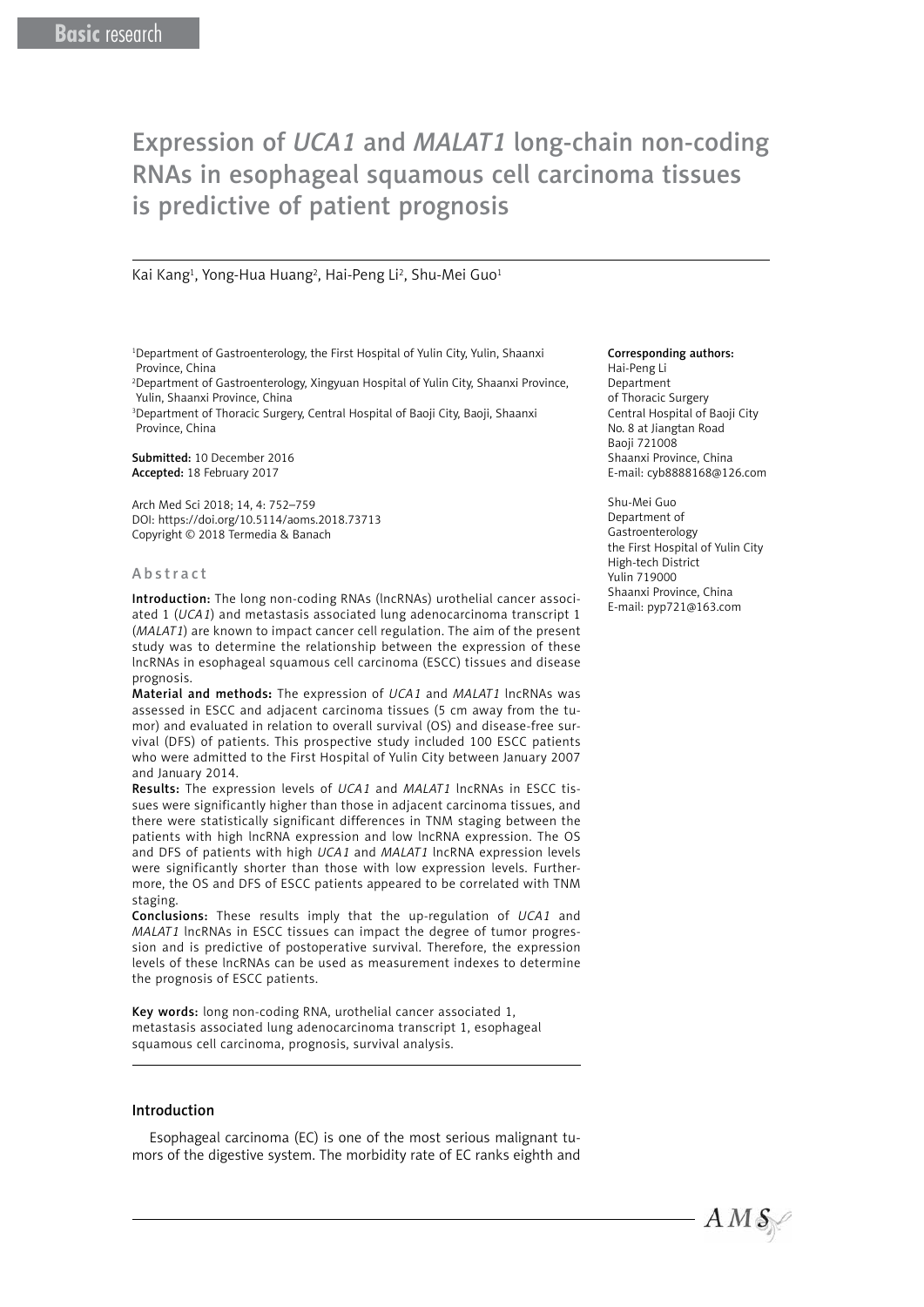the mortality rate ranks sixth among malignant tumors worldwide [1, 2]. Two histologic types are typical among EC patients: esophageal adenocarcinoma (EAC) and esophageal squamous cell carcinoma (ESCC). Patients in Western countries predominantly develop EAC, while Chinese patients typically develop ESCC. About 50% of ESCCs are formed in the middle esophagus [3]. Surgical removal is currently the most common treatment for ESCC, but the prognosis after a radical operation is less than ideal. According to recent studies, surgical treatment only gives ESCC patients at stages IIA–III a 5-year survival rate of 20–34% and fails to effectively eliminate distal metastasis and local tumor recurrence [4]. Currently, the TNM classification of malignant tumors serves as the primary basis for determining ESCC prognosis. The lack of objective quantitative indicators to accurately predict prognosis lends itself to opportunities for improvement [5].

Long noncoding RNAs (lncRNA) have emerged as influential factors in the occurrence and development of tumors. LncRNAs are more than 200 nucleotides in length and in most cases are produced by RNA polymerase II and undergo post-transcriptional modifications, such as capping and intron splicing. LncRNA genes usually contain few introns and have low levels of transcription, low conservation among different species, and in most cases have spatiotemporal expression specificity [6, 7]. Although this type of RNA does not have protein-encoding function, it can regulate gene expression at the chromosome, chromatin, transcriptional, and post-transcriptional levels and exerts significant regulatory effects through, inter alia, genomic imprinting, cell differentiation, immune reactions, tumor occurrence, and embryonic stem cell multi-potency. Recent studies have shown that multiple lncRNAs can produce small molecular peptides through transcription to become the driving force for the generation of new proteins [8–10]. In multiple large-scale screening studies, the expression of over 100 lncRNAs in ESCC tissues has been found to be altered. The abnormal expression of lncRNAs is mostly present during the evolution of highly differentiated intraepithelial neoplasia into invasive carcinoma, reflecting the important role of lncRNA in the development of ESCC [11–13].

Two genes known to encode lncRNAs are urothelial cancer associated 1 (*UCA1*) and metastasis associated lung adenocarcinoma transcript 1 (*MALAT1*). Li *et al.* reported that the relative level of UCA1 was significantly higher in ESCC tissues compared to the adjacent non-tumor tissue, and remarkably higher expression of UCA1 was found in esophageal cancer cell lines compared with the immortalized esophageal epithelial cell line NE1

[14], and it was found to be deregulated in cisplatin-resistant cells compared with their parent cells [15]. MALAT1 was over-expressed in 46.3% of ESCC tissues. The enhanced MALAT1 expression levels were positively correlated with clinical stages, primary tumor size, and lymph node metastasis, and inhibition of MALAT1 suppressed tumor proliferation *in vitro* and *in vivo*, as well as the migratory and invasive capacity [16]. Furthermore, silencing of MALAT1 could significantly suppress the proliferation of ESCC cells through the arrest of the G2/M cell cycle, which may be due to MALAT1-mediated up-regulation of p21 and p27 expression and the inhibition of B-MYB expression [17]. Recently, animal experiments showed that knockdown of MALAT1 decreased tumor formation and improved survival [18]. Here, we describe the relationship between the expression of *UCA1* and *MALAT1* lncRNAs in ESCC tissues and the associated prognosis.

# Material and methods

# Tissues samples

The tumor tissues and para-carcinoma tissues were taken from 100 ESCC patients who were admitted to the First Hospital of Yulin City between January 2007 and January 2014 and treated as participants of this case-control prospective study.

| Characteristics                              | <b>Number</b> | Percentage |
|----------------------------------------------|---------------|------------|
|                                              | of cases      |            |
| Gender:                                      |               |            |
| Male                                         | 75            | 75.0       |
| Female                                       | 25            | 25.0       |
| Age [years]:                                 |               |            |
| $\leq 60$                                    | 68            | 68.0       |
| >60                                          | 32            | 32.0       |
| Histological<br>grade:                       |               |            |
| $1 - 2$                                      | 41            | 41.0       |
| $3 - 4$                                      | 59            | 59.0       |
| TNM stage:                                   |               |            |
| $ -  $                                       | 73            | 73.0       |
| Ш                                            | 27            | 27.0       |
| Pathological<br>type:                        |               |            |
| Ulcerative<br>carcinoma                      | 65            | 65.0       |
| Others                                       | 35            | 35.0       |
| Adjuvant<br>chemotherapy<br>or radiotherapy: |               |            |
| Yes                                          | 59            | 59.0       |
| No                                           | 41            | 41.0       |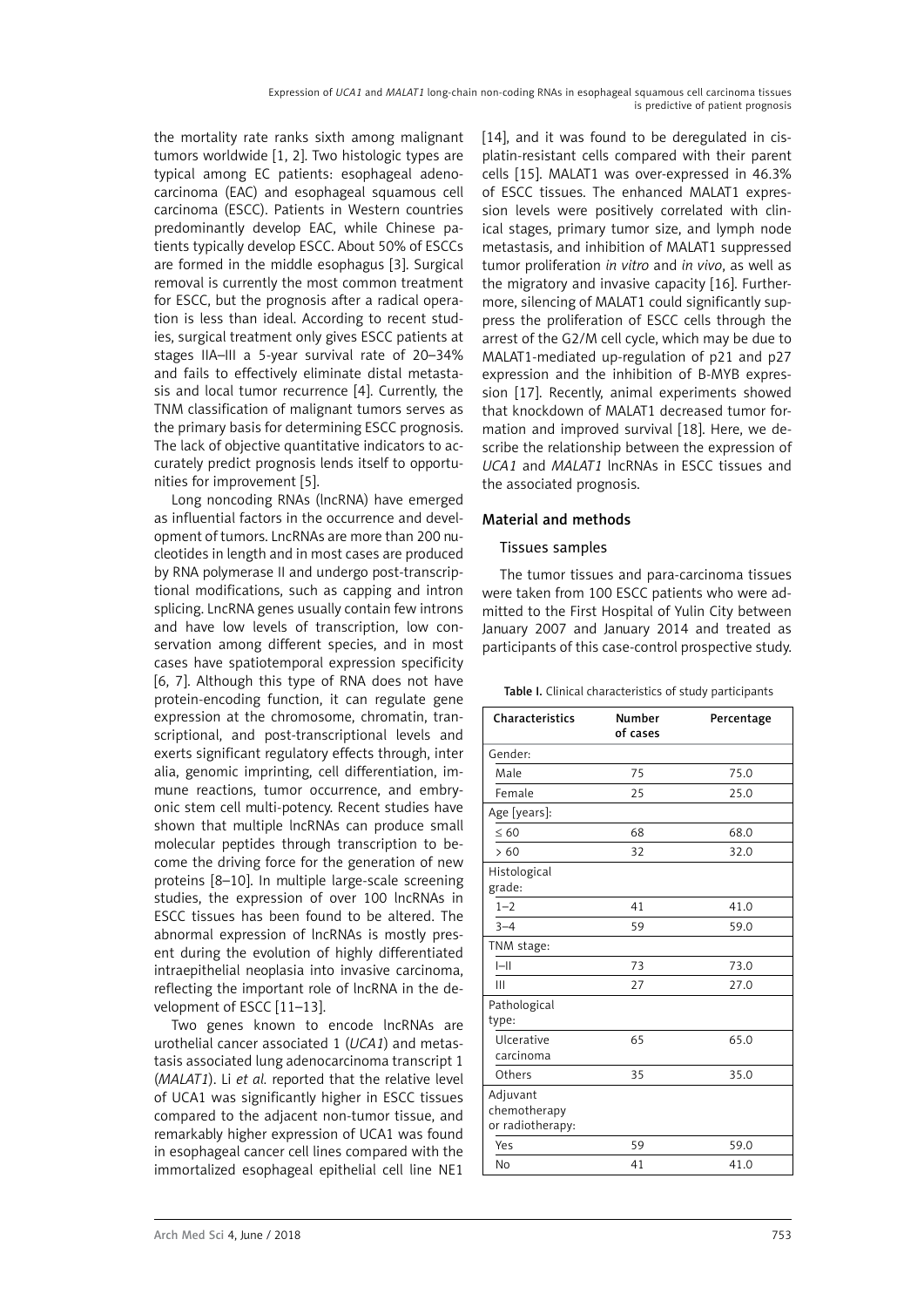The adjacent carcinoma tissues had been obtained at least 5 cm away from the tumor. Patients were diagnosed with ESCC based on a postoperative pathological examination. Clinical characteristics of participants are shown in Table I. Patients were monitored after surgery by telephone follow-up or visits to the patient's home, and the total survival (OS) and disease free survival (DFS) status was observed, with OS representing the time from surgery to death or the last follow-up visit and DFS representing the time from the surgery to the local recurrence, distal metastasis, or the last follow-up visit. This study was approved by the Ethics Committee of the First Hospital of Yulin City, and informed consent was given by all participants.

## Detection of lncRNAs

Expression levels of *UCA1* and *MALAT1* lnc-RNAs were detected in the tumor tissues and para-carcinoma tissues as follows: total RNA was extracted by RNAiso Plus (code no. 9108Q; TaKaRa Biotechnology Limited Company, Dalian, China), the PrimeScript RT reagent kit (code no. RR037A, TaKaRa Bio.) was used to transcribe and synthesize cDNA, and real-time quantitative PCR (q-RT PCR) was used to quantify target lncRNA with 18S as the internal reference. The primer sequences are shown in Table II. The total reaction volume was 10 μl, including of 5 μl of SYBR Green I Master Mix, 1 μl of RNAiso Plus, 0.6 μl of forward primers (10 μmol/l), 0.6 μl of reverse primers (10 μmol/l), 1 μl of cDNA, and 1.8 μl of  $dH_{2}$ O deionized water. The reaction conditions were: pre-degeneration at 95ºC for 10 s, 95ºC for 5 s, 60ºC for 5 s, and 72ºC for 31 s, and amplification for 40 cycles. The differences between the target lncRNA cycle threshold values (*Ct* values) and 18S *Ct* value were determined (∆*Ct*) and the 2–∆∆*Ct* method was used to determine the relative expression of target lncRNA. Compared to the mean expression levels in ESCC tissues, the patients were categorized as having high *UCA1* expression, low *UCA1* expression, high *MALAT1* expression, and low *MALAT1* expression.

#### Statistical analysis

Data were analyzed using SPSS 19.0 statistical software (IBM, Armonk, NY). Measurement data were expressed as mean ± standard deviation and an independent sample *t* test was used to compare groups. Kaplan-Meier survival analysis was used to compare OS and DFS and the logrank test was used to determine statistical significance. The Cox risk model was used to analyze factors influencing OS and DFS. A *p* level < 0.05 indicated statistical significance.

## Results

# *UCA1* and *MALAT1* lncRNAs are higher in ESCC tissues than in para-carcinoma tissues

The relative expression levels of *UCA1* were 0.485 ±0.248 in ESCC tissues and 0.199 ±0.122 in adjacent carcinoma tissues, with a significant difference (*t* = 10.348, *p* < 0.05). Similarly, the expression levels of MALAT1 were 3.842 ±0.415 in ESCC tissues and 1.451 ±0.136 in adjacent carcinoma tissues, with a significant difference (*t* = 54.750, *p* < 0.05).

## *UCA1* and *MALAT1* lncRNA expression is correlated with TNM staging in ESCC tissues

Patients were categorized as having high *UCA1* expression (49 cases), low *UCA1* expression (51 cases), high *MALAT1* expression (50 cases), and low *MALAT1* expression (50 cases) compared to the mean expression levels in ESCC tissues. Clinical characteristics were compared between groups and the difference in TNM staging between the high *UCA1* expression group and the low *UCA1* expression group as well as between the high *MALAT1* expression group and the low *MALAT1* expression group was statistically significant (χ2 = 12.257, 26.839, *p* < 0.05). The difference in other clinical characteristics was not found to be statistically significant (Tables III and IV).

| LncRNAs | Primer<br>Sequence |                              |  |
|---------|--------------------|------------------------------|--|
| UCA1    | Forward            | 5'-CTCTCCATTGGGTTCACCATTC-3' |  |
|         | Reverse            | 5'-GCGGCAGGTCTTAAGAGATGAG-3' |  |
| MALAT1  | Forward            | 5'-CAGTGGGGAACTCTGACTCG-3'   |  |
|         | Reverse            | 5'-GTGCCTGGTGCTCTCTTAC C-3'  |  |
| 18 S    | Forward            | 5'-CAGCCACCCGAGATTGAGCA-3'   |  |
|         | Reverse            | 5'-TAGTAGCGACGGGCGGTGTG-3'   |  |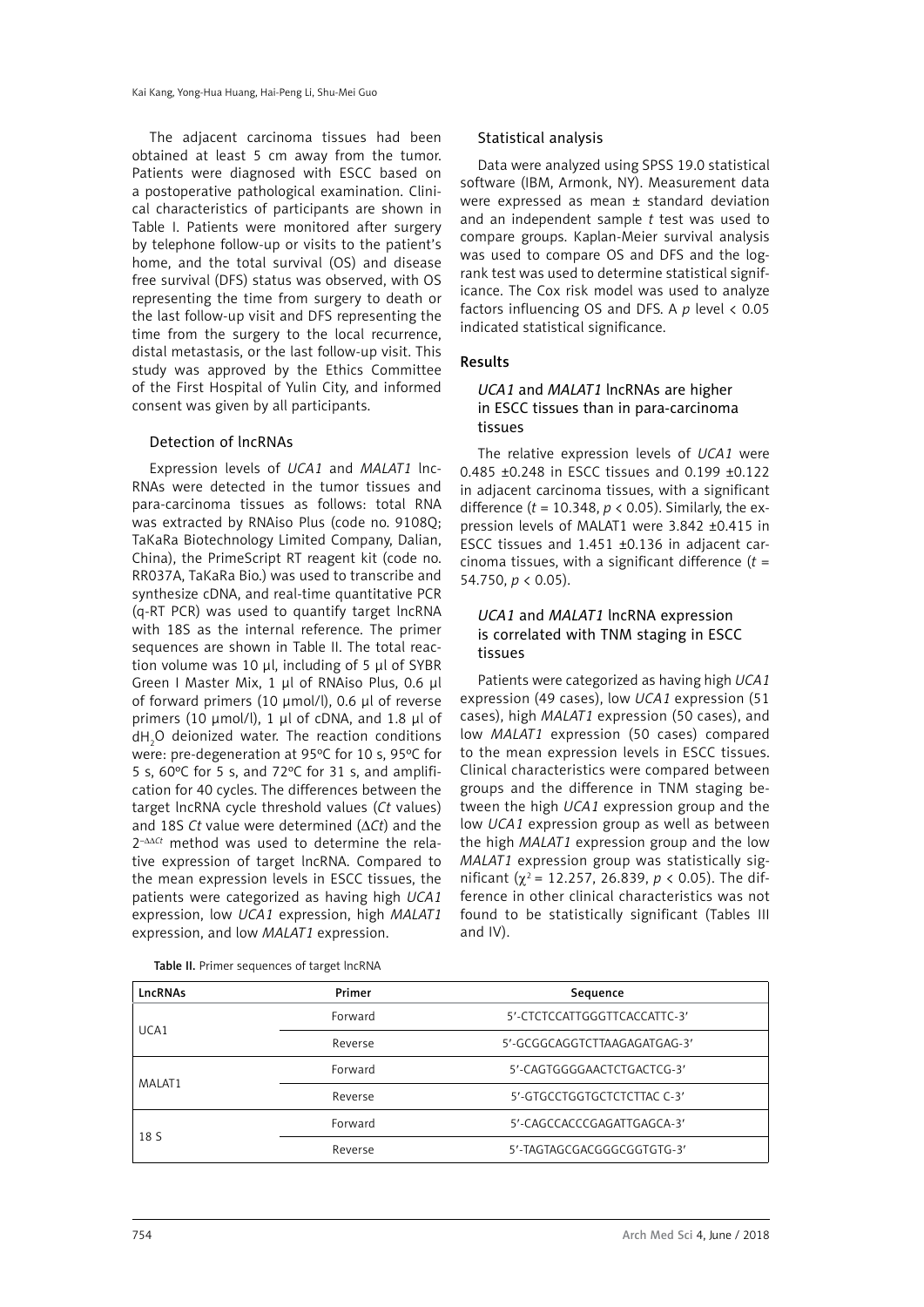Expression of *UCA1* and *MALAT1* long-chain non-coding RNAs in esophageal squamous cell carcinoma tissues is predictive of patient prognosis

| Characteristics      | Number of<br>cases | UCA1 high<br>expression<br>$(N = 49)$ | UCA1 low<br>expression<br>$(N = 51)$ | $\chi^2$ | P-value |
|----------------------|--------------------|---------------------------------------|--------------------------------------|----------|---------|
| Gender:              |                    |                                       |                                      |          |         |
| Male                 | 75                 | 35                                    | 40                                   | 0.654    |         |
| Female               | 25                 | 14                                    | 11                                   |          | > 0.05  |
| Age [years]:         |                    |                                       |                                      |          |         |
| $\leq 60$            | 68                 | 31                                    | 37                                   | 0.990    | > 0.05  |
| > 60                 | 32                 | 18                                    | 14                                   |          |         |
| Histological grade:  |                    |                                       |                                      |          |         |
| $1 - 2$              | 41                 | 22                                    | 19                                   | 0.603    | > 0.05  |
| $3 - 4$              | 59                 | 27                                    | 32                                   |          |         |
| TNM stage:           |                    |                                       |                                      |          |         |
| $I - II$             | 73                 | 28                                    | 45                                   |          |         |
| Ш                    | 27                 | 21                                    | 6                                    | 12.257   | < 0.05  |
| Pathological type:   |                    |                                       |                                      |          |         |
| Ulcerative carcinoma | 65                 | 33                                    | 32                                   | 0.233    | > 0.05  |
| Others               | 35                 | 16                                    | 19                                   |          |         |

Table III. *UCA1* lncRNA expression in ESCC tissues and clinical characteristics

Table IV. *MALAT1* lncRNA expression in ESCC tissues and clinical characteristics

| Characteristics      | Number of<br>cases | MALAT1 high<br>expression<br>$(N = 50)$ | MALAT1 low<br>expression<br>$(N = 50)$ | $\chi^2$ | P-value |
|----------------------|--------------------|-----------------------------------------|----------------------------------------|----------|---------|
| Gender:              |                    |                                         |                                        |          |         |
| Male                 | 75                 | 39                                      | 36                                     | 0.480    |         |
| Female               | 25                 | 11                                      | 14                                     |          | > 0.05  |
| Age [years]:         |                    |                                         |                                        |          |         |
| $\leq 60$            | 68                 | 36                                      | 32                                     | 0.735    | > 0.05  |
| > 60                 | 32                 | 14                                      | 18                                     |          |         |
| Histological grade:  |                    |                                         |                                        |          |         |
| $1 - 2$              | 41                 | 19                                      | 22                                     |          | > 0.05  |
| $3 - 4$              | 59                 | 31                                      | 28                                     | 0.372    |         |
| TNM stage:           |                    |                                         |                                        |          |         |
| $I - II$             | 73                 | 25                                      | 48                                     | 26.839   |         |
| $\mathbf{III}$       | 27                 | 25                                      | $\overline{2}$                         |          | < 0.05  |
| Pathological type:   |                    |                                         |                                        |          |         |
| Ulcerative carcinoma | 65                 | 31                                      | 34                                     |          |         |
| Others               | 35                 | 19                                      | 16                                     | 0.396    | > 0.05  |

# *UCA1* and *MALAT1* lncRNA expression in ESCC tissues is predictive of patient survival

The OS and DFS of patients with high *UCA1* and *MALAT1* lncRNA expression in ESCC tissues were significantly lower than those of patients with low expression levels ( $\chi^2$  = 4.880, 5.894, 8.635, 8.906, *p* < 0.05). OS, DFS, and 95% confidence intervals (CI) are shown in Tables V, VI and VII, and the Kaplan-Meier statistical significance analytic curves are shown in Figure 1.

# Multiple factors influence the survival of ESCC patients

Cox survival models revealed that OS and TNM staging (HR = 2.516) were significantly correlated (*p* < 0.05) with *UCA1* lncRNA (HR = 1.638) and *MALAT1* LncRNA (HR = 1.553) in ESCC patients. In addition, DFS and TNM staging ( $HR = 2.881$ ) were also correlated with *UCA1* lncRNA (HR = 1.662) and *MALAT1* lncRNA (HR = 1.713), as shown in Tables VIII and IX.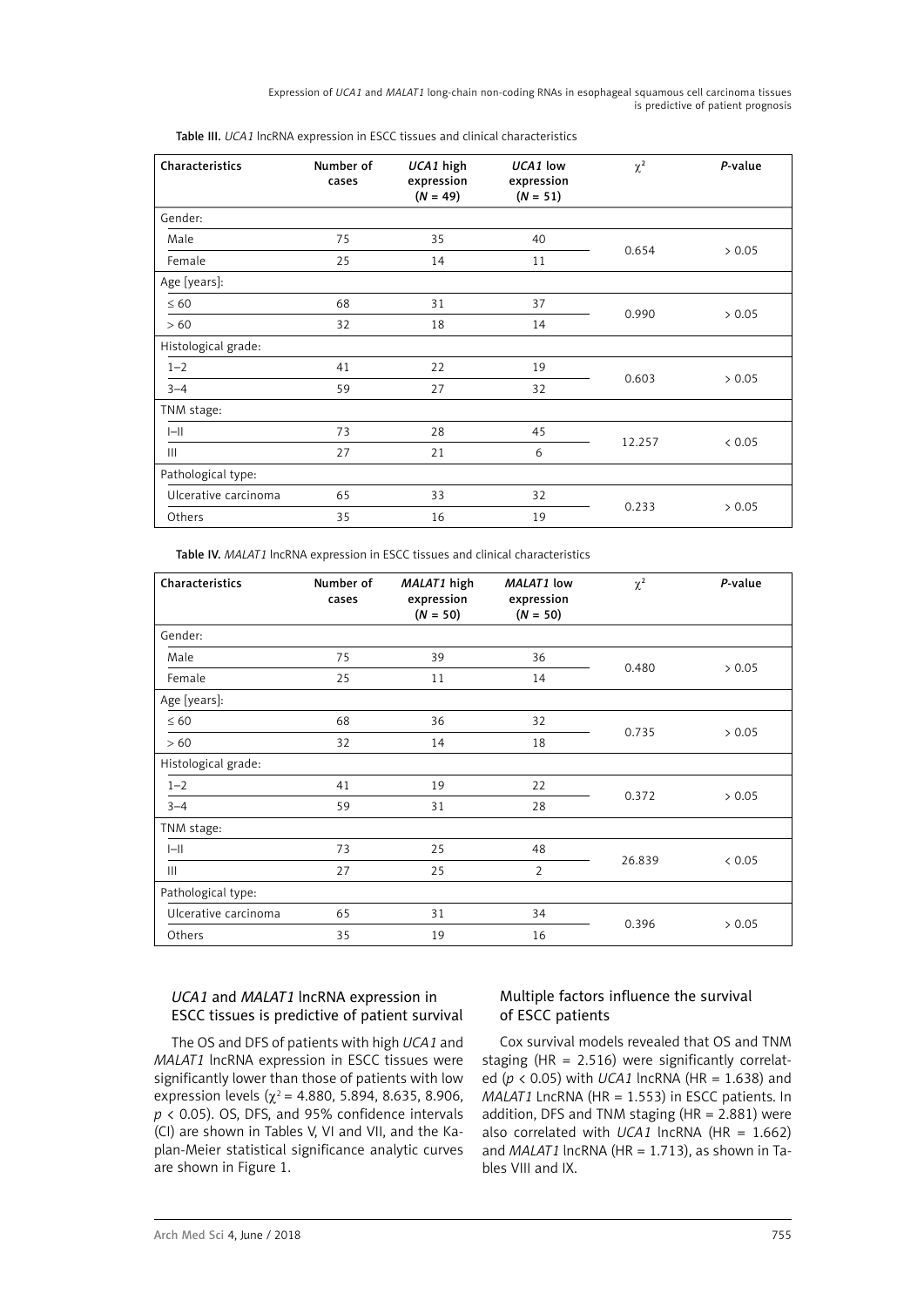

Figure 1. A – Kaplan-Meier survival curve of OS of patients,  $B$  – Kaplan-Meier survival curve of DFS of patients, C – Kaplan-Meier survival curve of OS of patients with different *UCA1* lncRNA expression levels, D – Kaplan-Meier survival curve of DFS of patients with different *UCA1* lncRNA expression levels, E – Kaplan-Meier survival curve of OS of patients with different *MALAT1* lncRNA expression levels, F – Kaplan-Meier survival curve of DFS of patients with different *MALAT1* lncRNA expression levels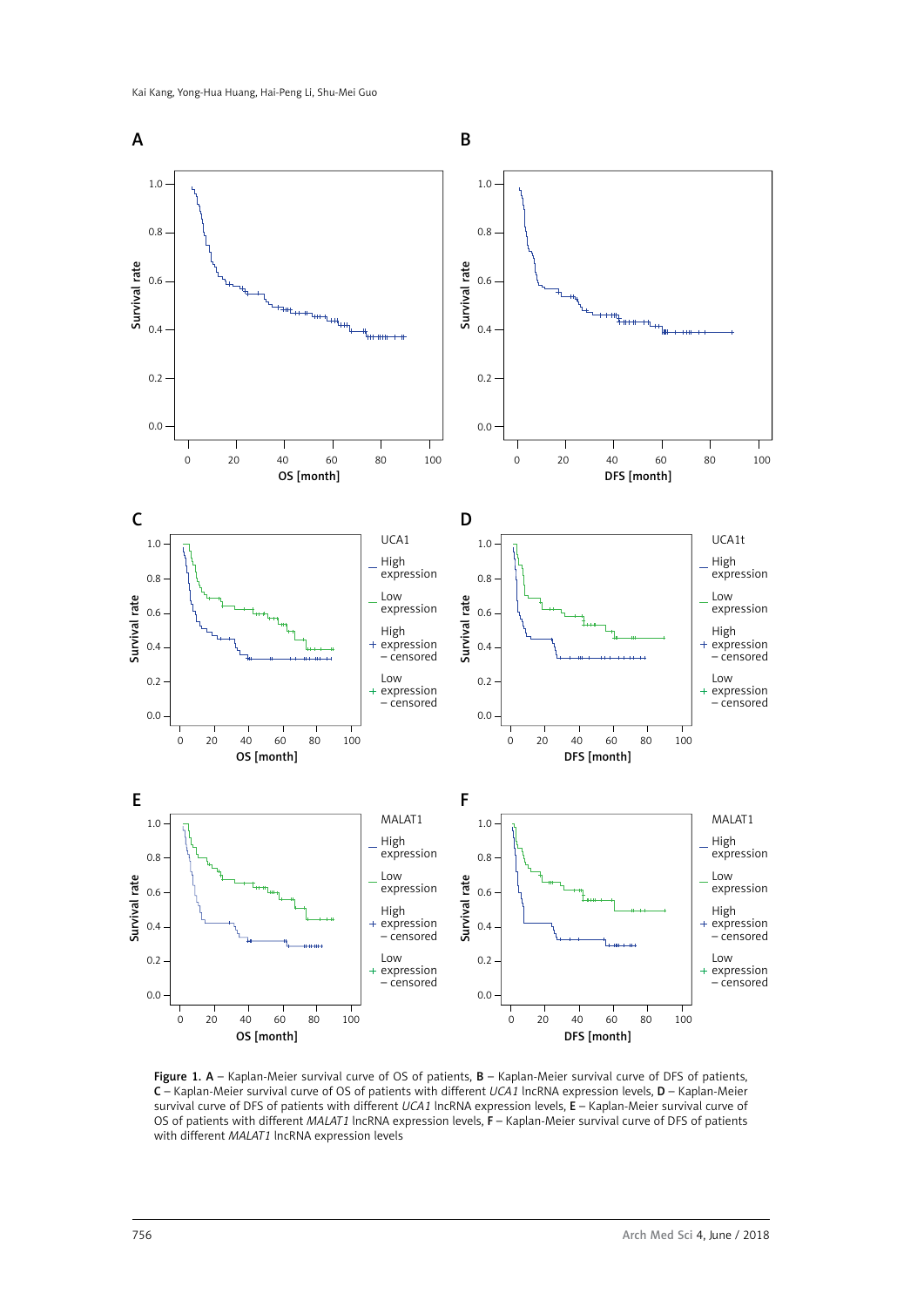Expression of *UCA1* and *MALAT1* long-chain non-coding RNAs in esophageal squamous cell carcinoma tissues is predictive of patient prognosis

| Survival    | Estimate | Std. error | 95% CI      |             |
|-------------|----------|------------|-------------|-------------|
|             |          |            | Lower bound | Upper bound |
| OS [month]  | 46.069   | 3.815      | 38.591      | 53.547      |
| DFS [month] | 43.457   | 3.996      | 35.625      | 51.288      |

Table V. OS and DFS of ESCC patients

Table VI. OS and DFS of patients with different *UCA1* lncRNA expression levels

| Groups     | Survival   | Estimate | Std. Error | 95% CI      |             |
|------------|------------|----------|------------|-------------|-------------|
|            |            |          |            | Lower bound | Upper bound |
| UCA1 high  | OS         | 53.754   | 5.096      | 43.766      | 63.741      |
| expression | <b>DFS</b> | 51.636   | 5.403      | 41.046      | 62.225      |
| UCA1 low   | OS         | 37.538   | 5.365      | 27.023      | 48.052      |
| expression | <b>DFS</b> | 31.855   | 4.891      | 22.269      | 41.442      |

Table VII. OS and DFS of patients with different MALAT1 lncRNA expression levels

| Groups      | Survival   | Estimate | Std. error | 95% CI      |             |
|-------------|------------|----------|------------|-------------|-------------|
|             |            |          |            | Lower bound | Upper bound |
| MALAT1 high | OS         | 57.089   | 5.136      | 47.022      | 67.156      |
| expression  | <b>DFS</b> | 54,440   | 5.540      | 43.582      | 65.299      |
| MALAT1 low  | OS         | 32.999   | 4.760      | 23.670      | 42.329      |
| expression  | <b>DFS</b> | 27.819   | 4.289      | 19.413      | 36.225      |

Table VIII. Multiple factors influence OS in ESCC patients

| Item                   |       | $\sim$ | ΗR    | <i>p</i> -value |
|------------------------|-------|--------|-------|-----------------|
| TNM stage (stage III)  | 0.794 | 5.116  | 2.516 | < 0.05          |
| UCA1 high expression   | 0.436 | 6.025  | 1.638 | < 0.05          |
| MALAT1 high expression | 0.237 | 4.915  | 1.553 | < 0.05          |

Table IX. Multiple factors influence DFS in ESCC patients

| Item                    |       | $\sim$ | НR    | <i>p</i> -value |
|-------------------------|-------|--------|-------|-----------------|
| I TNM stage (stage III) | 0.662 | 4.628  | 2.881 | < 0.05          |
| UCA1 high expression    | 0.168 | 5.604  | 1.662 | < 0.05          |
| MALAT1 high expression  | 0.339 | 6.113  | 1713  | < 0.05          |

# Discussion

In this study, *UCA1* and *MALAT1* lncRNA in ESCC tissues were found to have increased expression levels compared to adjacent carcinoma tissues and were significantly correlated with TNM staging. The results of this study indicate that the expression levels of these two lncRNAs are up-regulated in ESCC tissues and may play important roles in ESCC pathogenicity.

The OS and DFS of patients with high expression of *UCA1* and *MALAT1* lncRNAs in ESCC tissues were found to be significantly lower than those of patients with low expression levels, suggesting that the high expression of these two types of lncRNA played a role in determining OS and DFS. The degree to which *UCA1* and *MALAT1*

lncRNAs changed in ESCC tissues was associated with the progression of the tumors and the patient's postoperative survival, suggesting that the expression of these lncRNAs might be used as auxiliary indicators to evaluate tumor progression and prognosis.

Relevant studies have revealed that UCA1 can promote the expression of *WNT6* and inhibit the expression of the p27 gene, and it can influence the stage of tumor cells through the PI3K/Akt signaling pathway to exert cancer-promoting effects on proliferation and apoptosis in a variety of cancer types [19, 20]. UCA1 can also regulate the expression of tumor drug resistance genes [21, 22], giving it the ability to enhance the proliferation, infiltration, and migration of ESCC cells and lower the sensitivity to anti-tumor drugs. Our results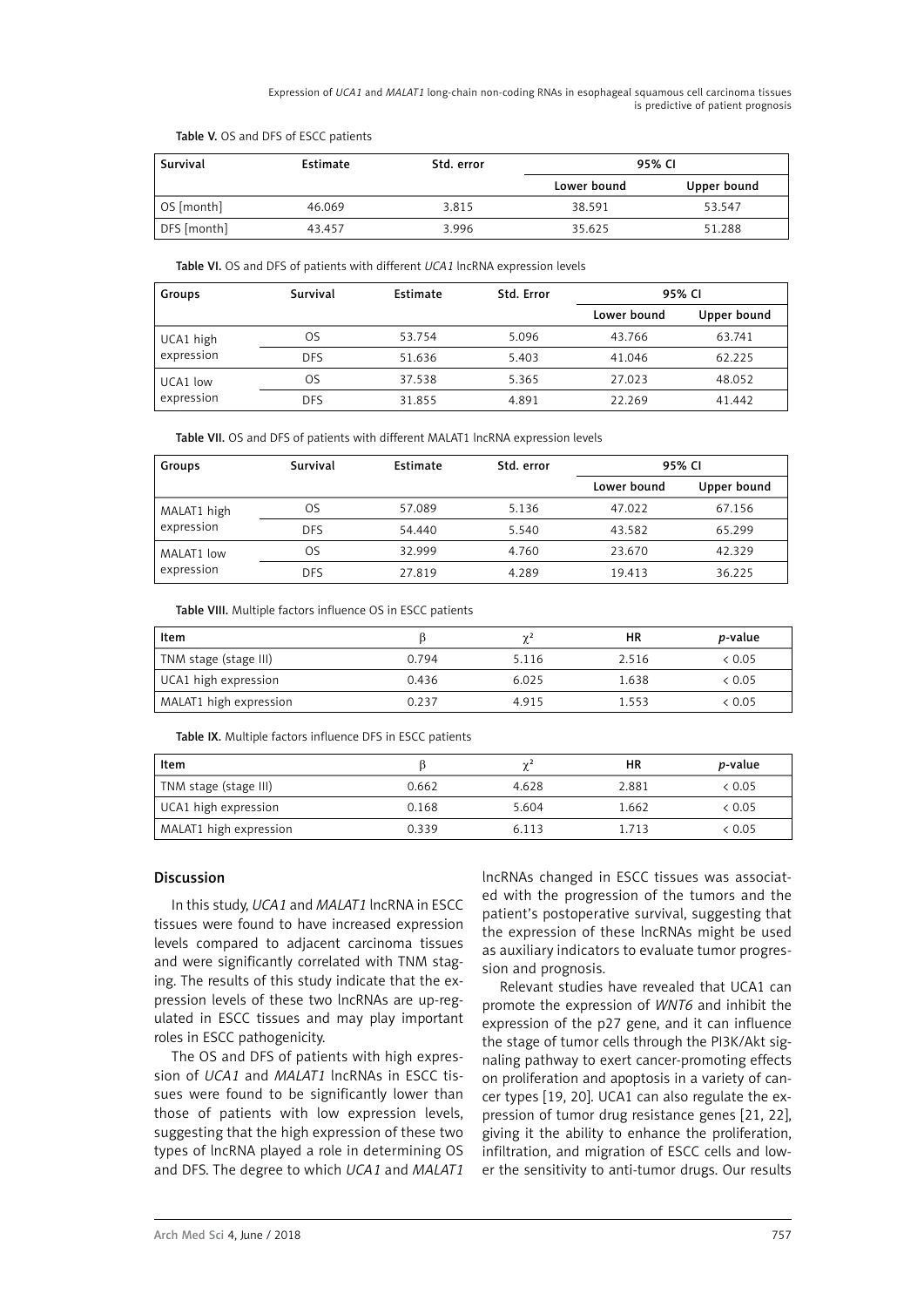support previous studies suggesting that measuring *UCA1* expression could be a target for the treatment of ESCC and the evaluation of patient condition [23].

*MALAT1* can react with multiple proteins in the cell nucleus to influence gene regulation and cancer cell movement capability [24]. Previous studies have found that the inhibition of *MALAT1* can up-regulate the expression of caspase-8, caspase-3 and Bax, and down-regulate the expression of Bcl-2 and Bcl-xL, all of which were related to the development ESCC [25, 26]. The expression of *MALAT1* in ESCC tissues at the middle-advanced stage has been found to be higher than that at the early stage, and the amplitude of the up-regulation is associated with the progression of tumor TNM staging and lymph node metastasis, suggesting that the inhibition of *MALAT1* could stagnate the proliferation of ESCC tumor cells [27]. Therefore, abnormal expression of *MALAT1* in malignant tumor tissues and its involvement with cell cycle stage make it a potential target for the treatment of ESCC [28].

In conclusion, we found that the expression of *UCA1* and *MALAT1* lncRNAs is up-regulated in ESCC tissues and that their expression can impact the degree of tumor progression. This in turn impacts patients' postoperative survival time and can serve as an auxiliary index for predicting the prognosis of ESCC patients. Both lncRNAs are potential targets for ESCC treatments, and future studies will investigate the feasibility of interfering with their expression in a clinical setting.

## Conflict of interest

The authors declare no conflict of interest.

References

- 1. Zhang Y. Epidemiology of esophageal cancer. World J Gastroenterol 2013; 19: 5598-606.
- 2. Diakowska D, Markocka-Maczka K, Nienartowicz M, et al. Increased level of serum prostaglandin-2 in early stage of esophageal squamous cell carcinoma. Arch Med Sci 2014; 10: 956-61.
- 3. Zhang J, Jiang Y, Wu C, et al. Comparison of clinicopathologic features and survival between eastern and western population with esophageal squamous cell carcinoma. J Thorac Dis 2015; 7: 1780-6.
- 4. Takada A, Nakamura T, Takayama K, et al. Preliminary treatment results of proton beam therapy with chemoradiotherapy for stage I-III esophageal cancer. Cancer Med 2016; 5: 506-15.
- 5. Han D, Yuan Y, Song X, et al. What is the appropriate clinical target volume for esophageal squamous cell carcinoma? Debate and consensus based on pathological and clinical outcomes. J Cancer 2016; 7: 200-6.
- 6. Cheng C, Zhou Y, Li H, et al. Whole-genome sequencing reveals diverse models of structural variations in esophageal squamous cell carcinoma. Am J Hum Genet 2016; 98: 256-74.
- 7. Sen R, Ghosal S, Das S, et al. Competing endogenous RNA: the key to posttranscriptional regulation. Sci World J 2014; 2014: 896206.
- 8. Pan F, Yao J, Chen Y, et al. A novel long non-coding RNA FOXCUT and mRNA FOXC1 pair promote progression and predict poor prognosis in esophageal squamous cell carcinoma. Int J Clin Exp Pathol 2014; 7: 2838-49.
- 9. Yoon JH, Abdelmohsen K, Gorospe M. Functional interactions among microRNA and long noncoding RNAs. Semin Cell Dev Biol 2014; 34: 9-14.
- 10. Geisler S, Coller J. RNA in unexpected places: long noncoding RNA functions in diverse cellular contexts. Nat Rev Mol Cell Biol 2013; 14: 699-712.
- 11. Mitra SA, Mitra AP, Tfiche TJ. A central role for long non-coding RNA in cancer. Genetics 2012; 3: 17.
- 12. Guo JC, Li CQ, Wang QY, et al. Protein-coding genes combined with long non-coding RNAs predict prognosis in esophageal squamous cell carcinoma patients as a novel clinical multi-dimensional signature. Mol Biosyst 2016; 12: 3467-77.
- 13. Yao J, Huang JX, Lin M, et al. Microarray expression profile analysis of aberrant long non-coding RNAs in esphageal squamous cell carcinoma. Int J Oncol 2016; 48: 2543-57.
- 14. Li JY, Ma X, Zhang CB. Overexpression of long non-coding RNA UCA1 predicts a poor prognosis in patients with esophageal squamous cell carcinoma. Int J Clin Exp Pathol 2014; 7: 7938-44.
- 15. Zhou XL, Wang WW, Zhu WG, et al. High expression of long-coding RNA AFAP1-AS1 predicts chemoradioresistance and poor prognosis in patients with esophageal squamous cell carcinoma treated with definitive chemoradiotherapy. Mol Carcinog 2016; 55: 2095-105.
- 16. Hu L, Wu Y, Tan D, et al. Up-regulation of long noncoding RNA MALAT1 contributes to proliferation and metastasis in esophageal squamous cell carcinoma. J Exp Clin Cancer Res 2015; 34: 7.
- 17. Wang X, Li M, Wang Z, et al. Silencing of long noncoding RNA MALAT1 by miR-101 and miR-217 inhibits proliferation, migration, and invasion of esophageal squamous cell carcinoma cells. J Biol Chem 2015; 290: 3925-35.
- 18. Wang W, Zhu Y, Li S, et al. Long noncoding RNA MALAT1 promotes malignant development of esophageal squamous cell carcinoma by targeting b-catenin via Ezh2. Oncotarget 2016; 7: 25668-82.
- 19. Huang J, Zhou N, Watabe K, et al. Long non-coding RNA UCA1 promotes breast tumor growth by suppression of p27 (Kip1). Cell Death Dis 2014; 5: e1008.
- 20. Fang Z, Wu L, Wang L, Yang Y, Meng Y, Yang H. Increased expression of the long non-coding RNA UCA1 in tongue squamous cell carcinomas: a possible correlation with cancer metastasis. Oral Surg Oral Med Oral Pathol Oral Radiol 2014; 117: 89-95.
- 21. Han Y, Yang YN, Yuan HH, et al. UCA1, a long non-coding RNA up-regulated in colorectal cancer influences cell proliferation, apoptosis and cell cycle distribution. Pathology 2014; 46: 396-401.
- 22. Li Z, Li X, Wu S, Xue M, Chen W. Long non-coding RNA UCA1 promotes glycolysis by upregulating hexokinase 2 through the Mtor-STAT3/microRNA143 pathway. Cancer Sci 2014; 105: 951-5.
- 23. Li JY, Ma X, Zhang CB. Overexpression of long non-coding RNA UCA1 predicts a poor prognosis in patients with esophageal squamous cell carcinoma. Int J Clin Exp Pathol 2014; 7: 7938-44.
- 24. Schmidt LH, Spieker T, Koschmieder S, et al. The long noncoding RNA MALAT1 indicates a poor prognosis in